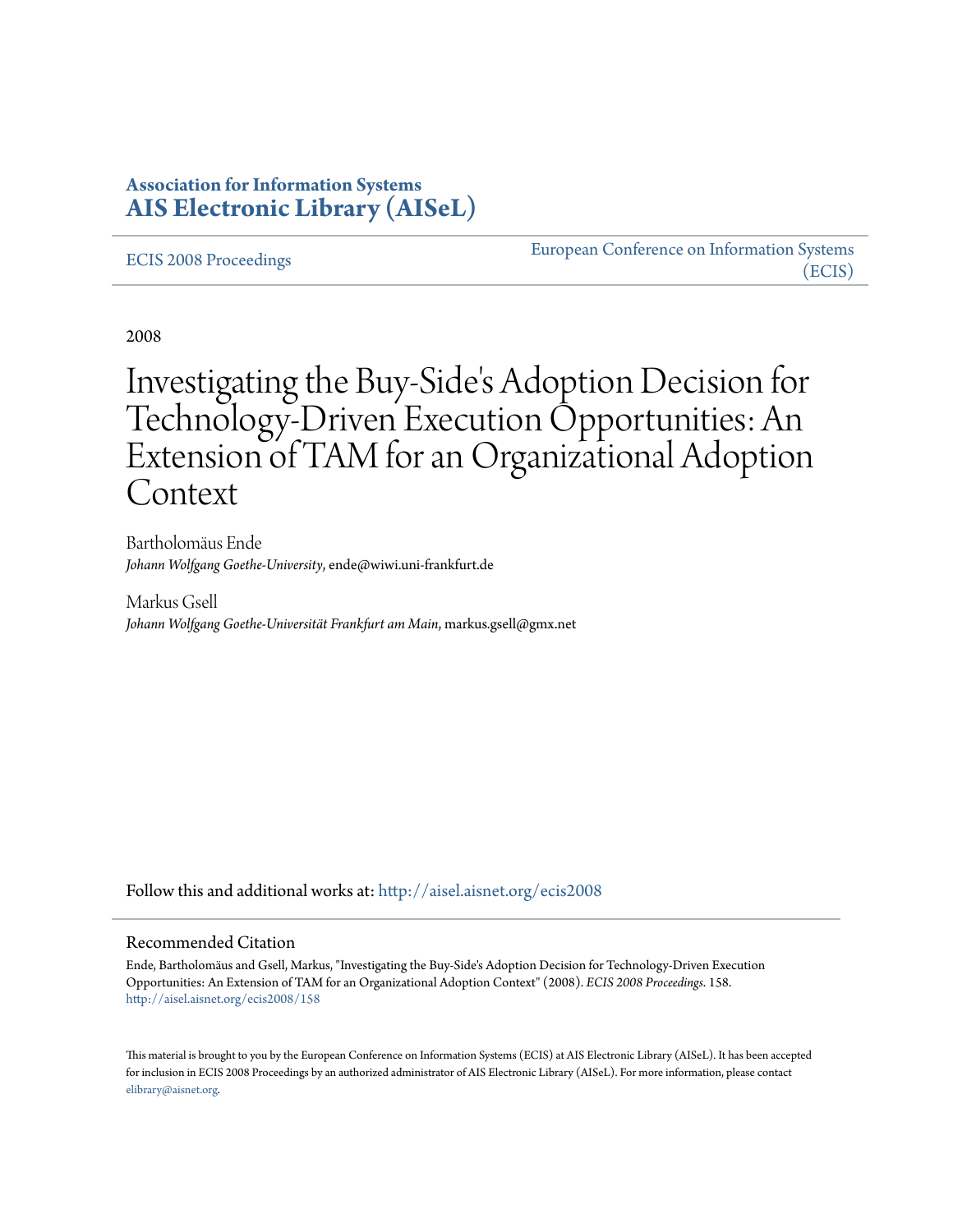# INVESTIGATING THE BUY-SIDE'S ADOPTION DECISION FOR TECHNOLOGY-DRIVEN EXECUTION OPPORTUNITIES

An extension of TAM for an organizational adoption context

- Ende, Bartholomäus, E-Finance Lab, Johann Wolfgang Goethe-University, Robert-Mayer-Straße 1, 60054 Frankfurt, Germany, ende@wiwi.uni-frankfurt.de
- Gsell, Markus, Johann Wolfgang Goethe-University, Robert-Mayer-Straße 1, 60054 Frankfurt, Germany, gsell@wiwi.uni-frankfurt.de

#### **Abstract**

*Within the securities trading industry recent technological innovations enable Institutional Investors to self-directed trading and thus lead to a reassessment of their intermediation relationships. This may yield to an in-sourcing of trading activities by buy-side organization. Scientific literature outlines advantages and disadvantages of some of them but no empirical investigations are reported concerning drivers for the adoption or refusal of such innovations. Against the background of the increasing market share of technologies, such as Algorithmic Trading, this conceptual paper introduces a model that aims at closing this gap, by identifying the drivers and inhibitors for the adoption of new technology-based execution opportunities. To account for the organizational context of the survey and the meta-character of the innovation, the model incorporates the following modifications of TAM: First, a generalization towards TRA and TPB in order to account for competitive pressure and inhibitors. Second, the integration of TTF, as it is said to exhibit better results for work-related tasks and thus enables the model to account for the fit between the technology and the given task requirements. Finally, a perceived risk construct is added, as in an organizational context the adoption of innovations is associated with risks.* 

*Keywords: ADOPTION MODELS, INFORMATION SYSTEMS INNOVATION, ADOPTION AND DIFFUSION, ADOPTION.*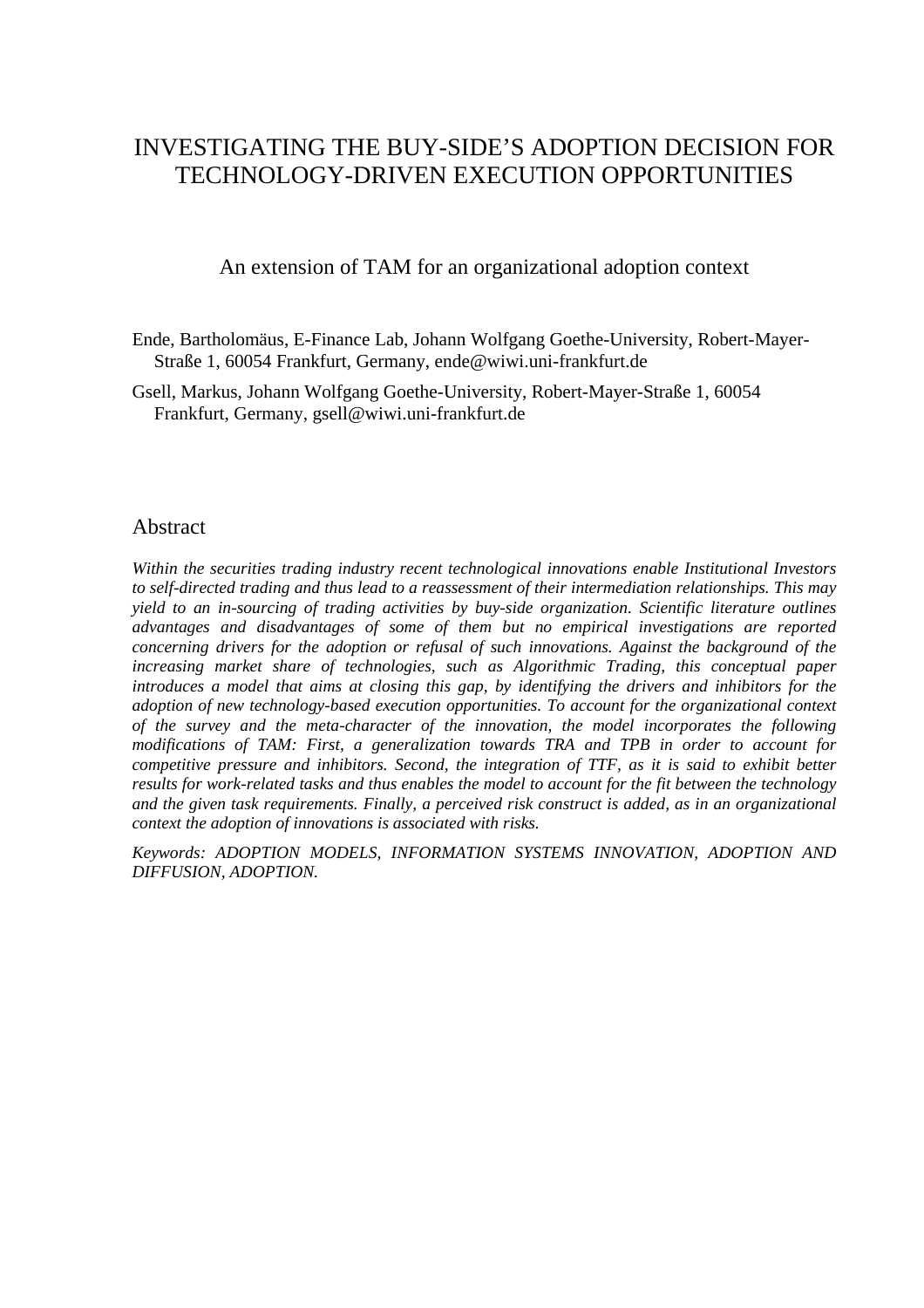# **1 INTRODUCTION**

Increasing demands on promptness and cost efficiency along with technological advances lead to a dramatic revolution in the way trading is conducted on international securities markets. New technology-driven execution opportunities enabled buy-side<sup>1</sup> companies to perform self-directed trading and thus satisfy their demand for more execution control. Institutional Investors gain more independence from brokers, their traditional channels for order execution. Thus, a trend towards consolidation, new co-operation and co-opetition models as well as a refocus on value generation and innovation during trading activities has been initiated.

Typically buy-side companies trade large quantities and thus require suitable counterparties. On markets implementing an open order book approach, exposing a high intended trade volume to the market would result in an adverse price movement (*market impact*), i.e. the exposure of a large volume to buy would force market prices to rise. Vice versa market prices would fall when a high volume to sell is exposed to the other market participants. *Volume discovery*, i.e. to find a counterparty that wants to trade similar quantities, is therefore an important issue for Institutional Investors. In the past, orders were delegated to (human) brokers whose core competency is the handling of the buyside's order flow. They then aimed at finding a suitable execution of the incoming orders. Alternatively, brokers also provide the opportunity of a principal bid where they grant full execution at a predefined price for a negotiated commission. Nowadays new trading developments expand the decision set for organizations which seek for more trading control in order to reduce their implicit trading costs. One alternative is provided by *Crossing Networks*, e.g. ITG's POSIT, which are nontransparent order book systems that match hidden orders at a price imported from a liquid and transparent reference market. Smart Order Routing technology allows to automatically search fragmented liquidity across multiple venues and to route suborders to the most appropriate venue combination. Algorithmic trading models provide yet another opportunity to bring large orders to transparent markets and to minimize the market impact at the same time, as they are slicing large orders into a multiplicity of smaller ones and time their individual submission. Based on mathematical models and considering historical and real-time market data, algorithmic trading models determine ex ante or continuously the optimum size of the (next) slice and its time of submission to the market. Such systems have been used internally by sell-side firms for years; recently they have become available to their buy-side customers. Based on the sell-side business model of a virtual *Direct Market Access* orders are not touched by brokers anymore but are forwarded directly to the markets. With the automation of the slicing and timing tasks, the speed of execution and the prompt availability of realtime market data become success factors.

For a decision whether the above mentioned trading technologies shall be adopted by an Institutional Investor it is also necessary to consider the investments for infrastructure as well as operational costs like potential membership fees and data subscriptions (Ende et al. 2007). The objective of this research is to identify factors that foster adoption or refusal of technological innovations, such as Algorithmic Trading Solutions and non-delegated order handling, which equals an in-sourcing of trading activities by buy-side organizations.

#### **Definition 1: Algorithmic Trading**

*"Algorithmic Trading" emulates a broker's core competence of slicing a big order into a multiplicity of smaller orders and of timing these orders to minimise market impact via electronic means (Gomber & Gsell, 2006, p.541). The term "Algorithmic Trading Solution" refers to sophisticated software* 

<sup>&</sup>lt;sup>1</sup> Buy-side refers to investment management companies that are "buying" trading services from the sell-side, i.e. investment banks and brokers (Harris 2003).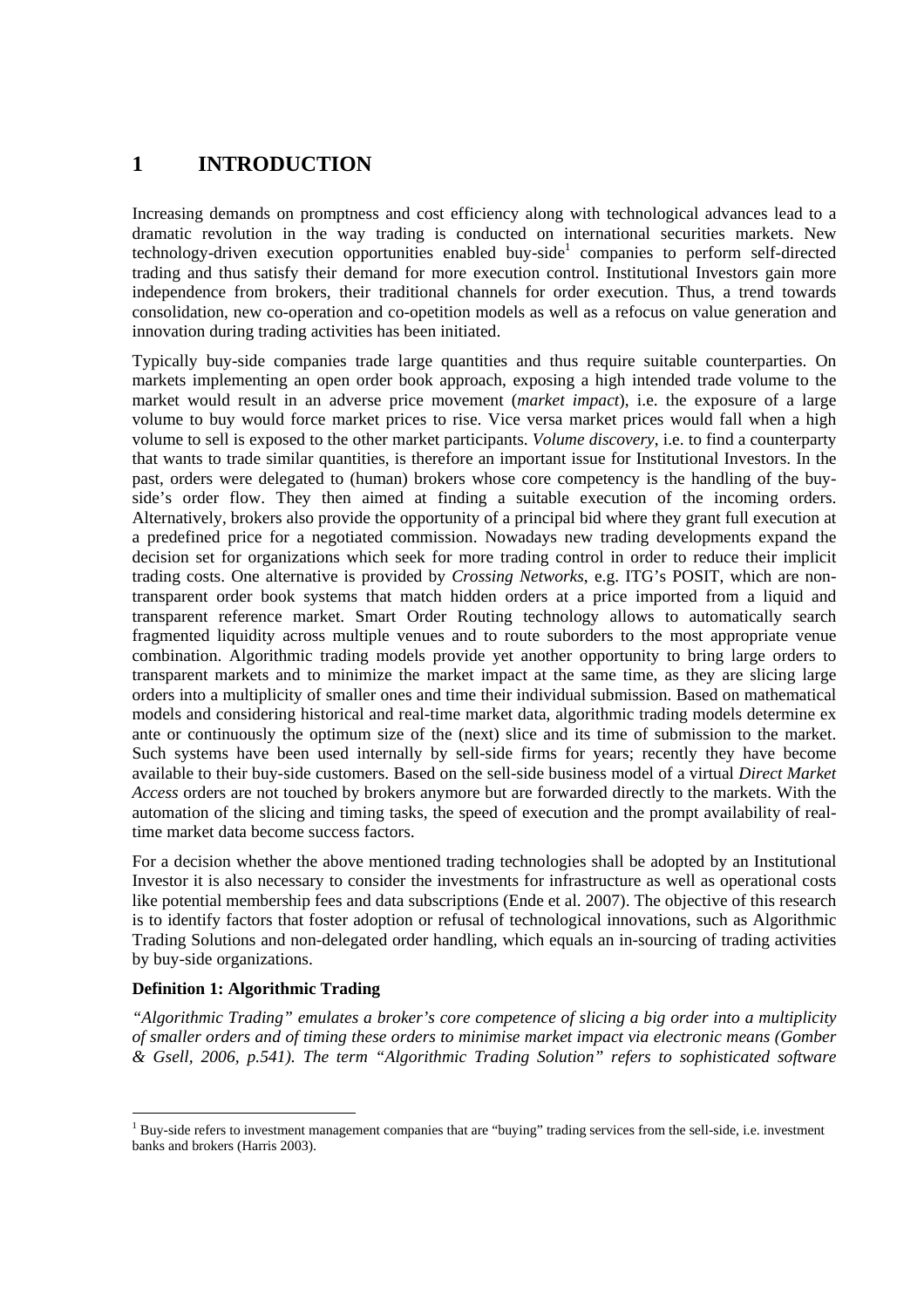*which is used by buy-side trading desks to accomplish the aforementioned task, regardless whether this software is offered by a broker, by an independent software vendor or has been self-developed.* 

#### **Definition 2: Non-delegated order handling**

*The term "non-delegated order handling" refers to order execution where a buy-side firm does not delegate execution responsibility to an intermediary but controls the choice of trading venue, order slicing and timing. This is achieved by a self-directed decision to apply technologies like Direct Market Access, Algorithmic Trading or Smart Order Routing.* 

To accomplish the aforementioned investigation purpose the rest of this conceptual paper is structured as follows: Section two provides a brief overview of related literature from domain specific as well as IS related literature. Then section three introduces the model that shall be utilized within the survey's analysis. The subsections of the fourth section describe the latent constructs of the research model in more detail by outlining what they stand for, how they capture it and their supposed impact on other constructs. Finally, section five provides a brief outlook on upcoming research steps.

### **2 COMPARISON WITH EXISTING RESEARCH**

Up to now, there is no extensive research concerning automated implementations of timing and slicing strategies. Barclay & Warner (1993) and Chakravarty (2001) address the strategic fragmentation of orders and the influence of trade sizes on price movements. Literature on the concept of Algorithmic Trading focuses on the investors' perspective. Yang & Jiu (2006) propose a framework to help investors to choose the most suitable algorithm. These algorithms can be distinguished by their underlying benchmark, their trading style or aggressiveness (Kissell & Malamut 2006). Domowitz & Yegerman (2005) examine the execution quality of algorithms in comparison to traditional brokers' offering. They conclude that e.g. VWAP algorithms on average have an underperformance of 2bps. Nevertheless, this underperformance can be overcompensated by the fact that algorithms can be offered at lower fees than human stealth trading. Morris & Kantor-Hendrick (2005) address some abstract factors that shall be regarded when deciding whether to build or buy an Algorithmic Trading Solution: trading style and frequency, the investment in technology infrastructure, regulatory obligations and the traders' experience as well as technological proficiency. Further, surveys like Edhec-Risk (2005) and Financial Insights (2006) provide a descriptive perspective but do not identify drivers.

Schwartz & Steil (2002) as well as Steil & Perfumo (2003) indicate that unbundling of commissions and the usage of upcoming venues lead to significant decreases in trading costs. He et al. (2006) have shown that order preferencing exhibits negative effects on execution quality, which motivates the usage of non-delegated order handling. Furthermore, the results of Battalio et al. (2002) indicate that a strategic routing of orders, e.g. via smart order routing might improve execution quality. Although such trading innovations have been investigated from multiple viewpoints the focus of the academic investigations is set on individual advantages and disadvantages of trading innovations. An extensive literature review on these individual aspects can be found in Ende et al. (2007). Altogether, trading innovations offer a wide range of advantages for the buy-side but no causal model has been developed so far that tries to explain their adoption. Merely Khalifa & Davison (2006) investigate the adoption of electronic trading systems by the sell-side. But, for the cases of non-delegated order handling and Algorithmic Trading the buy-side's adoption differs in several aspects: First, trading is traditionally outsourced to brokers so that the adoption corresponds to an insourcing by the means of new trading technologies which bears risks. Further, many buy-side companies are engaged in soft commissions that oblige them to trade via their brokers which constitutes contractual barriers. Finally it is necessary to assess whether these technologies are suitable as for the buy-side the adoption is not value-creating per se. Thus, some buy-side companies still rely exclusively on brokers for their trading task. Altogether, there is need for a scientific explanation of an organization's decision to adopt or refuse such innovations.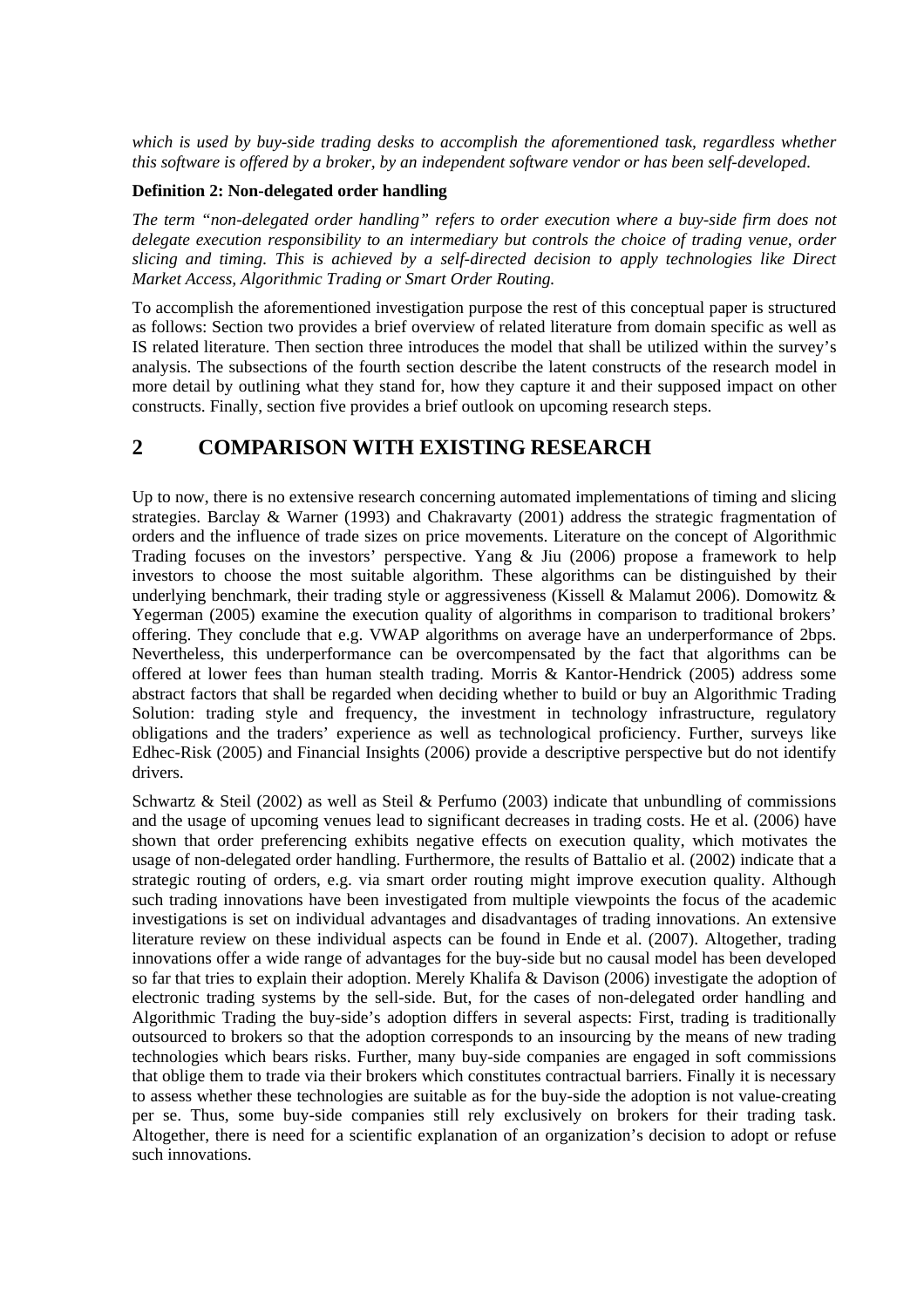In IS literature the investigation of technology adoption is a well established research area. One of the most prominent research models for this purpose is the Technology Acceptance Model (TAM) by Davis (1989). It focuses on the individual usage of innovations and has been successfully employed for multiple domains (Venkatesh et al. 2003, Legris et al. 2003). An extensive overview of the main drivers concerning innovation adoption is provided by Jeyaraj et al. (2006). Frambach et al. (2002) investigate drivers and inhibitors for organizational innovation adoption and identify further need to investigate especially the *"non-adoption of innovations"* (p.172), which is reflected in the research approach presented in section 3. Compared to traditional TAM research which lets individuals use an innovation and then tries via the help of their assessments to predict whether they will adopt it in the future (drivers for future user behavior), this research is distinct in the following aspects: First, it aims at identifying factors that have driven organizations in the past to adopt or refuse a technological innovation (drivers for past user behavior). Second, according to DiMaggio & Powell (1983) and Khalifa & Davison (2006) it incorporates different pressures that influence the organization's adoption decision. As the adoption affects the core business, risk is included. Further, inhibitors like contractual barriers may prevent organizations from adoption and are therefore considered as well. Finally, our model addresses via Goodhue & Thompson's (1995) theory of Task-Technology Fit (TTF) the fact that an innovation's benefit depends on the organization's demands.

## **3 GENERAL MODEL OVERVIEW**

The research model (Figure 1) consists of the well-known blocks TAM, theory of reasoned action (TRA), theory of planned behavior (TPB) as well as TTF. These are complemented by a perceived risk construct.

TAM has been applied to a wide range of domains and has become an acknowledged tool in IS research. Starting in its initial domain, it has been used *"to predict information technology acceptance and usage on the job"* (Venkatesh et al. 2003, p.428). In recent years TAM has been applied in a more general context to a variety of (acceptance) decisions. E.g. Money (2004) applied TAM to a Knowledge Management System and Benamati & Rajkumar (2002) investigate the applicability of TAM in the context of an outsourcing decision. Venkatesh et al. (2003) give a broad overview of different theories and models that were applied in the context of user acceptance of IS. As their work generalizes different models and reveals the common roots of similar constructs we decided to stick to their terminology. Therefore, the TAM constructs 'perceived usefulness' and 'perceived ease of use' are termed *'Performance Expectancy'* (Section 4.4) and *'Effort Expectancy'* (Section 4.5) respectively in our model. Their definitions of the constructs have been generalized, as this work addresses an organizational decision process and not decisions made by individuals. These constructs affect the *'Attitude towards use'* (Section 4.3) construct. Further, the influence of performance expectancy on *'Intention to Use'* (Section 4.2) that shall finally predict the actual *'Usage'* (Section 4.1) is mediated by attitude towards use.

TAM itself is *"… an adaptation of TRA (…) which is specifically meant to explain computer usage behavior"* (Davis et al. 1989, p.983). While TAM omitted the 'subjective norm' construct originally specified in TRA, it is re-introduced in our model. In the original TRA 'subjective norm' is defined as a person's *"belief that important others think he should or should not perform a given behavior"* (Fishbein & Ajzen , 1975, p.401). As our research does not address individuals but organizations, the scope of this definition has been broadened to the perception of *'Pressure'* (Section 4.6) to perform or not perform a given behavior exerted by important groups, i.e. competitors and customers. Ajzen (1991) extended the original TRA to TPB in order to break the *"original model's limitations in dealing with behaviors over which people have incomplete volitional control."* (p.181). Mathieson (1991) conducted a comparison of TAM and TPB and found that both models work well with slight empirical advantages for TAM. However, the comparison has been based on a survey among individuals so that TPB could not take advantage of its strengths. In contrast to Mathieson (1991) our model integrates both theories, as it has a TPB model that captures attitude/intention in the way TAM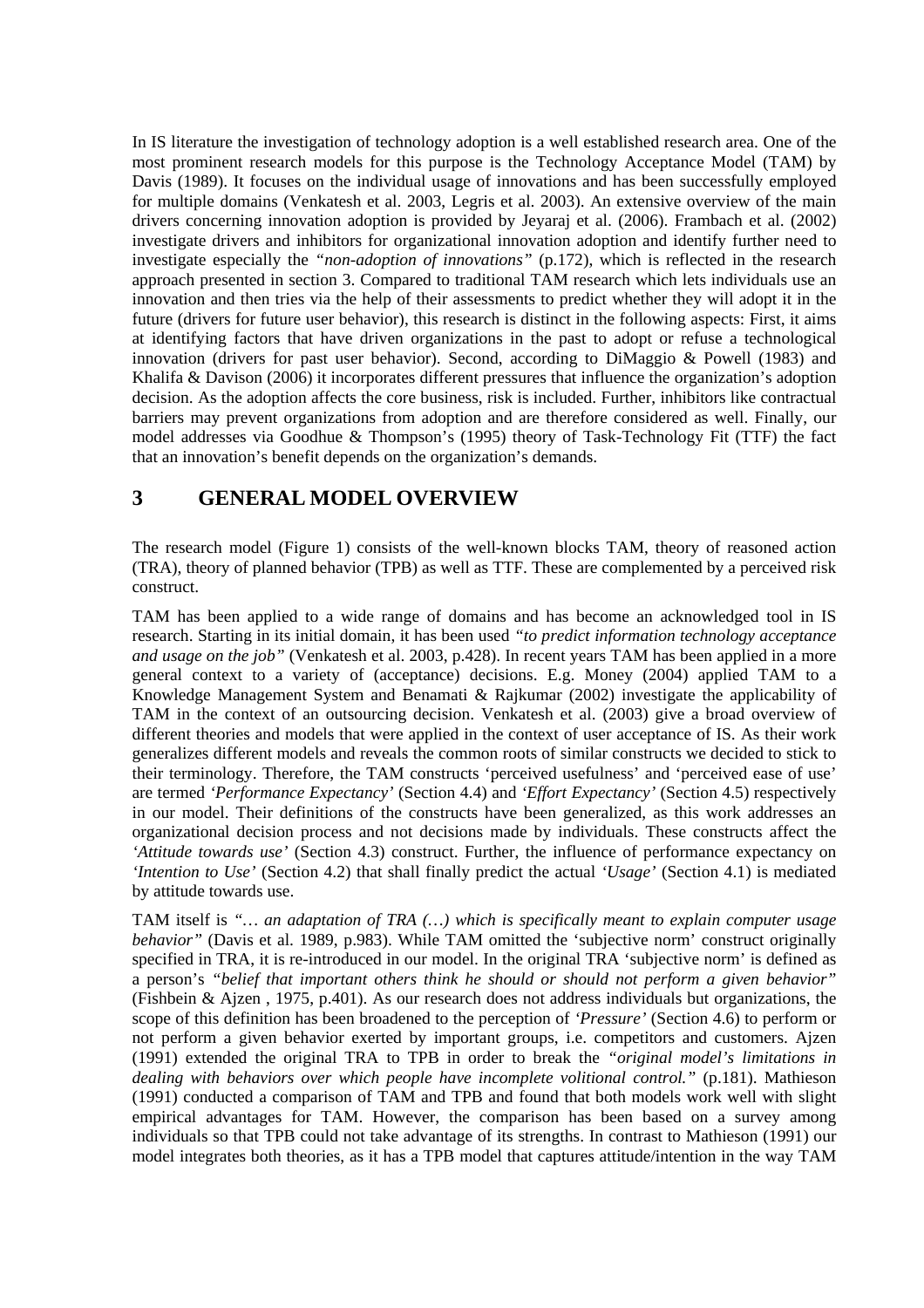does. In TPB the corresponding construct to measure volitional behavior is termed 'perceived behavioral control'. In accordance with this extension (contractual) *'Inhibitors'* (Section 4.7) are taken into account that might constrain the organization's ability to decide unbiased about its behavior.

Although TAM is well established it has some limitations. E.g. Dishaw & Strong (1999) point out that it does not consider task characteristics and thus does not explicitly take into account whether a technology fits given tasks requirements. This issue is addressed by TTF theory. For the organizational level the requirement for such a fit seems also to prevail, as e.g Weill & Olson (1989) reveal that within IS contingency research over 70% of the studies followed a model that assumes that the better the fit among contingency variables, the better the performance. On the other hand the TTF model lacks attitudes toward IT. Thus Dishaw & Strong (1999) integrate both models, which yields superior results for the adoption of software maintenance tools. Later, the validity of their combined model has been successfully extended by Klopping & McKinney (2004) to the domain of e-commerce. This integrated TAM-TTF approach is adapted here. From its TTF part the *'Task Characteristics'* (Section 4.9) and *'Task-Technology Fit'* (Section 4.8) constructs are taken without any modifications. As Algorithmic Trading and non-delegated order handling do not refer to concrete tool but instead to meta-technologies some adjustments have been conducted: First, the scope of the *'Technology'* construct (Section 4.10) has been broadened and 'tool experience' has been generalized to *'Technology Expertise'* (Section 4.11). Adopting innovations typically bears risks for organizations. Due to the fact that in our context risk affects the core business of the organizations – namely their trading performance – perceived risk is expect to be crucial for the decision to adopt or refuse Algorithmic Trading or non-delegated order handling. Therefore, *'Perceived Risk'* (Section 4.12) is captured in a separate construct.



*Figure 1. Research Model* 

# **4 LATENT CONSTRUCTS**

#### **4.1 Usage**

The construct usage measures the actual utilization of the system along three dimensions derived from Thompson et al. (1991). They include *intensity* defined as the share of workload for which the system is used, *frequency* to reflect the regularity of usage of the system and finally *diversity* which captures the variety of system types used to cover the multitude of tasks.

#### **4.2 Intention to use**

Intentions in our model are in accordance with existing literature on TAM, TRA and TPB, as they "...*are assumed to capture the motivational factors that influence a behavior; they are indications of how hard people are willing to try, of how much of an effort they are planning to exert, in order to perform the behavior"*(Ajzen 1991, p.181). The intention to use construct shall measure the determination of a subject to act in a certain way. In the context of this survey the intention of an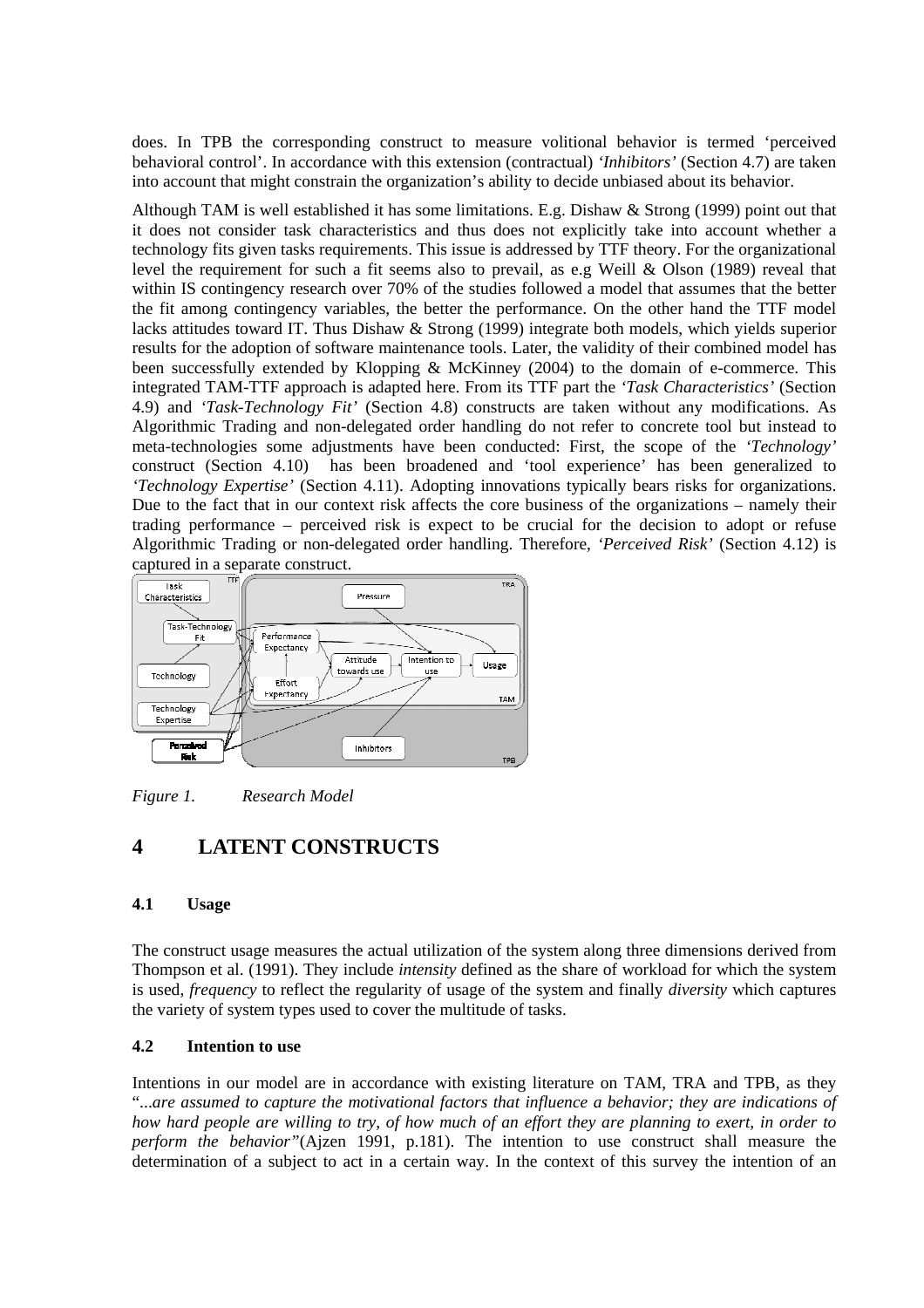investment firm to make use of a new technology – non-delegated order handling or Algorithmic Trading – is regarded. To evaluate the construct four dimensions are used, namely the intended intensity, the intended frequency, the intention to use in the near future and the determination of the intention. Intensions are expected to possess a positive impact on the actual usage (Ajzen 1991).

#### **4.3 Attitude towards use**

*"Attitude toward using technology is defined as an individual's overall affective reaction to using a system"* (Venkatesh et al. 2003, p. 455). Although Fishbein & Ajzen (1975) state that behavior is best predicted by an individual's attitude towards the behavior, research has been equivocal about the role of attitude in TAM. Davis et al. (1989) find that attitude does not fully mediate the role of perceived usefulness on intention. Thus, they suggest a parsimonious TAM that removes the attitude construct and is common in literature (e.g. Venkatesh et al. 2003). As more recent research finds the effect of attitude on intention to be quite important (Dishaw & Strong 1999, Mathieson et al. 2001) we incorporate attitude to our TAM part. For its operationalization items from Mathieson (1991) and Mathieson et al. (2001) are used. Attitude is expected to possess a positive impact on the intention to use (Mathieson et al. 2001).

#### **4.4 Performance Expectancy**

The performance expectancy construct is defined as the degree to which an organization expects that using the system will enhance its performance. It measures the performance improvements that are expected to be realized by non-delegated order handling or Algorithmic Trading. The name performance expectancy has been adopted from Venkatesh et al. (2003), as it better suits the context of this survey. However, it corresponds to the perceived usefulness construct of TAM. It shall be evaluated along the following three dimensions:

- Perceived Usefulness: The degree to which an organization believes that a particular system will increase its task performance
- Extrinsic Motivation: The degree to which an activity is performed by an organization *"because it is perceived to be instrumental in achieving valued outcomes that are distinct from the activity itself"* (Venkatesh et al. 2003, p. 448)
- Relative Advantage: "*The degree to which using an innovation is perceived as being better than using its precursor*" (Moore & Benbasat 1991, p. 195)

Due to previous results performance expectancy is supposed to be the strongest predictor for the attitude towards use construct (e.g. Mathieson et al. 2001, Venkatesh et al. 2003). The better the expected performance of the technology is, the more distinct the attitude towards use and the more the intention to use will be. This positive influence is confronted with the effort expectancy construct defined in the following section. Balancing those two beliefs is at the core of TAM.

#### **4.5 Effort Expectancy**

Equivalent to the cognitive cost/benefit framework (e.g. Christensen-Szalanski 1978) the effort expectancy construct constitutes the effort component. Therefore, it is designed to measure *"the degree of ease associated with the use of the system"* (Venkatesh et al. 2003, p. 450). To meet the requirements of the model's organizational context, this construct is designed to capture not only the ongoing effort associated with the use, but also the initial one-off effort of adopting the system. Oneoff effort accounts for the requirements to setup the respective knowledge, infrastructure and resources in terms of staff. For similar reasons as for the performance expectancy the name of the construct has been adopted from Venkatesh et al. (2003), although it corresponds to TAM's ease of use. It shall be evaluated along the following three dimensions:

• Information Provision: The degree to which information about the advantages and disadvantages of the innovation in question is perceived as difficult to obtain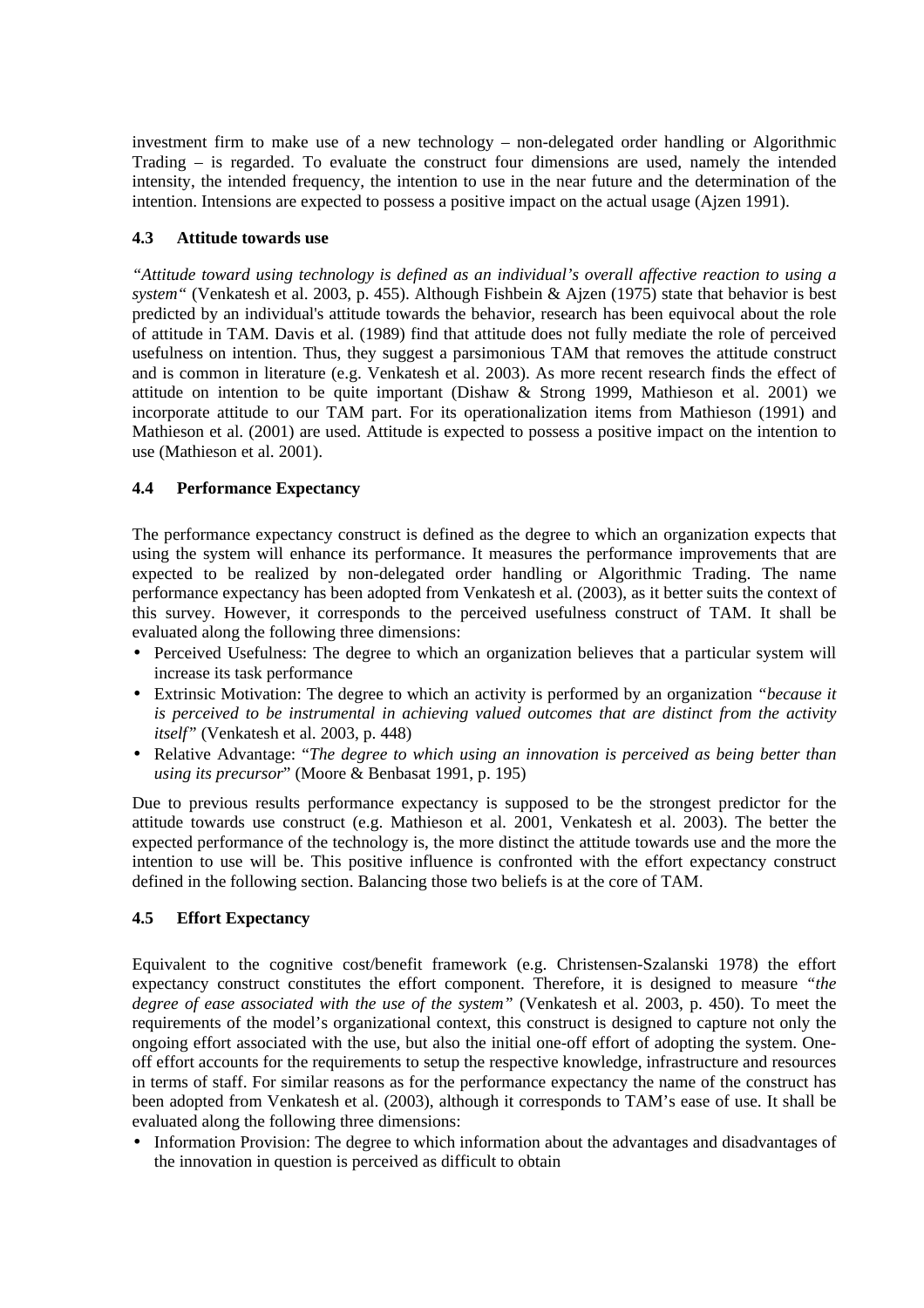- Implementation Complexity<sup>2</sup>: The degree to which an innovation is perceived as difficult to setup
- Ease of use: *"The degree to which using an innovation is perceived as being difficult to use"* (Moore & Benbasat 1991, p. 195)

Previous research has shown that 'effort expectancy' negatively impacts 'performance expectancy' (e.g. Davis et al. 1989) as well as the 'attitude towards use' (e.g. Mathieson et al. 2001). Although this influence is significant it is said to decrease with deepening experience with the technology (Venkatesh et al. 2003, Klopping & McKinney 2004).

#### **4.6 Pressure**

In TRA subjective norm refers to perceived social pressure to either conduct or not conduct a certain behavior. In an organizational context, there are three isomorphic pressures (DiMaggio & Powell, 1983): mimetic, coercive and normative pressure. The indicator mimetic pressure shall measure how strong organizations are pushed "*… to conform with the industry practices of their significant competitors"* (Khalifa & Davison 2006, p. 279). Coercive pressure shall measure the pressure *"…exerted on organizations by other organizations upon which they are dependent"* (DiMaggio & Powell 1983, p. 150), i.e. in our context the organization's customers demanding adoption of the innovation. Normative pressure is not applicable in our context, as customers or suppliers can not adopt the innovation. Further, pressure caused by a competitive environment is supposed to positively influence the intention to use an innovation which provides a competitive advantage (Robertson & Gatignon 1986, Frambach et al. 1998).

#### **4.7 Inhibitors**

Similar to the perceived behavioral control construct of TPB, inhibitors shall capture all factors that constrain the organization in their volitional behavior. As Ajzen (1991) states, most behavior depends *"at least to some degree on such non-motivational factors as availability of requisite opportunities and resources"* (p. 182). It is measured by contractual inhibitors, lack of top management support, lack of standardization and unavailability of staff resources. Empirical confirmation for contractual inhibitors can be found e.g. in Schwartz & Steil (2002). They identify, that 14% of portfolio managers actually predefine the broker to be used and 64% reward a broker's research by choosing the broker for execution, which limits the actual choice of execution venues. Top management support is said to be one of the best predictors for innovation adoption (Jeyaraj et al. 2006, Lucas 1981, Cerveny & Sanders 1986). Innovation diffusion literature points out that a lack of standardization inhibits innovation adoption (Robertson & Gatignon 1986). Inhibitors restrict volitional behavior and therefore are supposed to have a negative impact on the intention to use (Ajzen 1991).

#### **4.8 Task-Technology Fit**

For work-related tasks the concept of TTF is said to be more effective than TAM (Dishaw & Strong 1999). It assumes that *"…a better fit between technology functionalities, task requirements, and individual abilities will lead to better performance"* (Goodhue 1995, p. 1828). Although strategy research outlines different ways for the conceptualization of fit (Venkatraman 1989, Iivari 1992), only little guidance concerning its application is available and thus fit is difficult to operationalize (Gebauer & Ginsburg 2006, Dishaw & Strong 1998). Unfortunately, items which aim at capturing a broader field of tasks and IT technologies, loose their ability to capture the specific notions of fit, which deteriorates their explanatory power. Thus, Dishaw & Strong (1998) state that *"new measures of fit must be developed for each application to a different task or technology"* (p. 108). Their proposed interaction term for fit is not feasible for our domain, as it requires well established models for the task

 $\overline{a}$ <sup>2</sup> Based on Rogers & Schoemaker's (1971) concept of complexity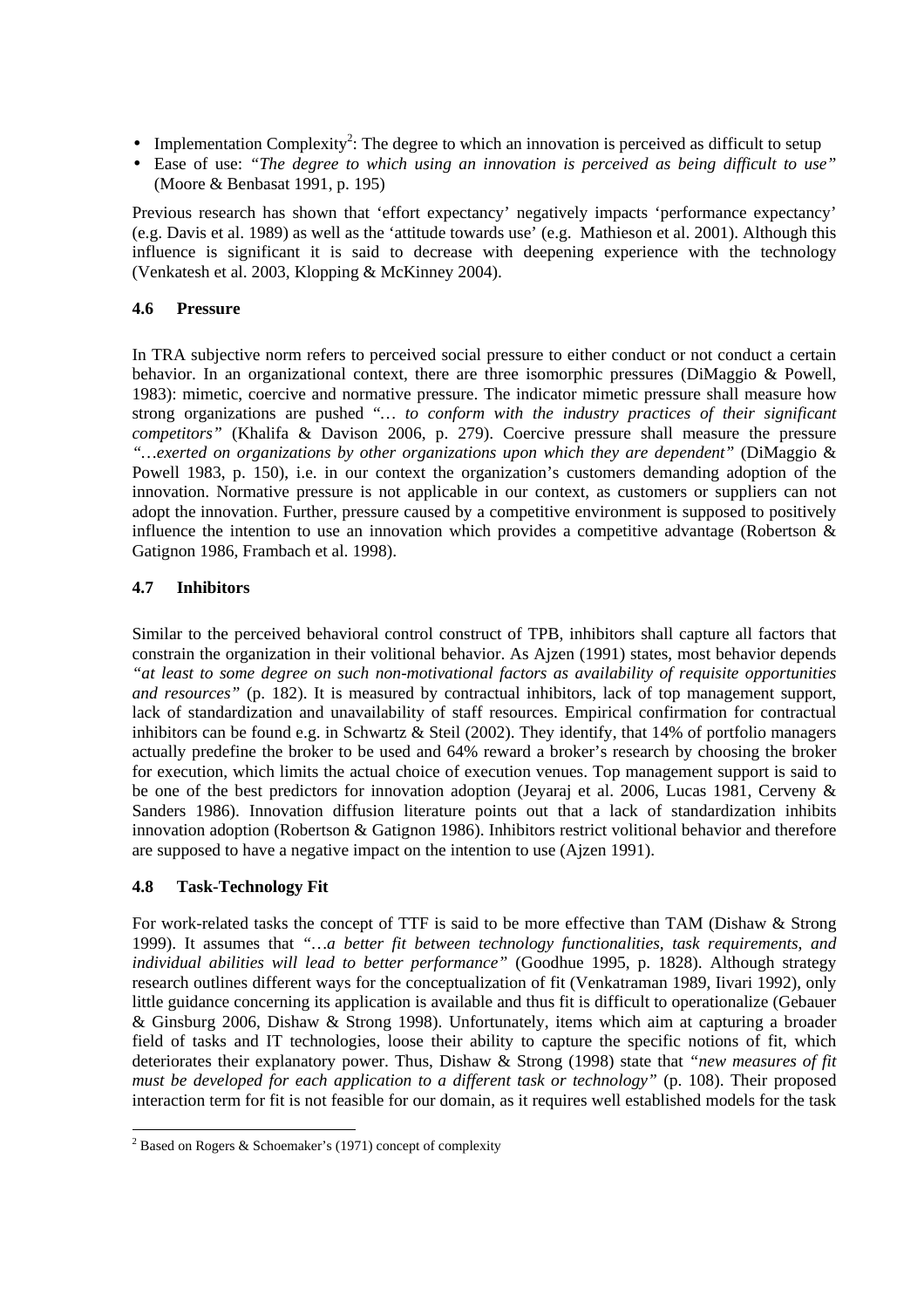and technology in question. To our knowledge these do not exist for the domain of securities trading. Thus, similar to Goodhue (1995) a separate fit construct is defined. It consists of three indicators: First, compatibility reflects how well the innovation is matching the individual difficulties of the task. This corresponds to the technical perspective of Tornatzky & Klein's (1982) interpretation of Rogers & Schoemaker's (1971) definition of compatibility as *"the degree to which an innovation is perceived as being consistent with the existing values, needs, and past experiences of potential adopters"*. Second, flexibility captures the fit concerning the variety of tasks. Finally, control relates to the degree of fit concerning the requirements for trading control.

TTF is expected to directly positively affect the actual usage and indirectly affect it via the TAM variables of performance and effort expectancy. The first is positively and the later negatively affected (Dishaw & Strong 1999).

#### **4.9 Task Characteristics**

As each technological trading innovation leads only for specific order characteristics to superior results (Ende et al. 2007) and the task characteristics are key for the definition of fit, it is necessary to identify the most prominent requirements of the task. Thus, this construct shall reflect the most relevant order characteristics. Trading, i.e. the implementation of an Institutional Investor's investment decision consists of six steps: First, within a pre-trade analysis information is gathered to be used in the second step which determines an appropriate execution strategy. For Algorithmic Trading the former incorporates the choice of an algorithm. Then a suitable execution venue is selected. In the fourth step a suitable communication channel to the venue is chosen. The fifth step monitors the order execution to enable appropriate reactions. Finally, within a post-trade analysis the outcomes will be evaluated. In each step the objective is to identify the option that optimally suits the individual order's specific characteristics.

Fry & Slocum (1984) propose a task characterization along the three dimensions of difficulty, variety and interdependence which is commonly employed (e.g. Goodhue 1995, Goodhue & Thompson 1995). Non-routine orders lead to higher costs (Bikker et al. 2004, Keim & Madhavan 1998) concerning the identification of liquidity, i.e. finding adequate counterparties (Schwartz & Francioni 2004). To capture the difficulty of the order flow, four aspects are considered: order size, urgency demands, sensitivity concerning information leakage as well as the distribution among capitalization classes. The variety dimension is intended to capture the workload's predictability. Therefore, it aims at outlining the heterogeneity of the order flow among assets classes, different investment strategies as well as the aforementioned order difficulty aspects. The interdependence dimension has been proposed to measure whether *"…one or more discrete operations has consequences for the completion of others"* (Fry & Slocum 1984, p. 225). In our context it is to capture whether the order flow contains trades whose outcomes might influence each others (e.g. basket trades) and hence requires a high level of control concerning order execution. Due to this broader focus it is renamed to control.

As common in TTF literature, task characteristics are expected to have an effect on task-technology fit (e.g. Goodhue 1995, Dishaw & Strong 1999). For Algorithmic Trading this effect is expect to be negative, as Domowitz & Yegerman (2005) have shown that the overall cost savings from the omitted broker intermediation diminish for increasing order sizes. For non-delegated order handling expectations are ambiguous. On the one hand Transaction Cost Economics (Williamson 1975) suggests that the more specific the task, the more suitable it is to be not delegated to a third party. On the other hand, trading is the core competency of brokers and because of their expertise in identifying suitable counterparties the toughest orders should be delegated to them.

#### **4.10 Technology**

To calculate the task-technology-fit the technology construct complements the task characteristics (Goodhue 1995). It captures the specific capabilities (advantages/disadvantages) of the technology. To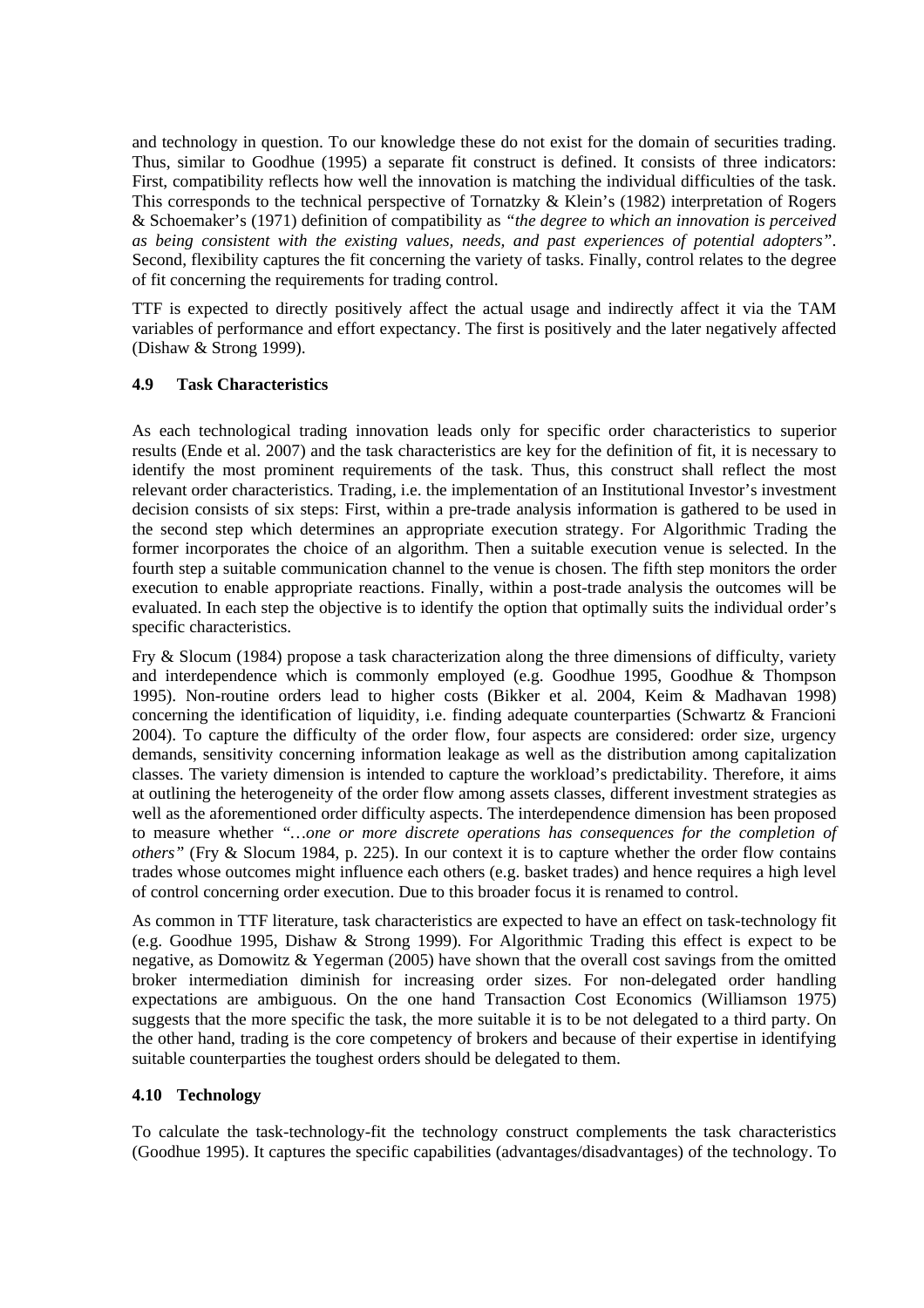accordingly reflect the dimensions of the task characteristics the utilized measures are functionality, flexibility and controllability. Functionality aims at capturing the abilities of the technology concerning the task difficulties. The technology's flexibility is to address the capabilities of handling the variety of tasks, i.e. the heterogeneity of the order flow. The controllability refers to the level of control provided by the technology. In addition to the aforementioned aspects, trialability and visibility are added. Trialability is defined as the "*… degree to which an innovation may be experimented with on a limited basis"* (Rogers & Shoemaker 1971, p.155). Due to the option of utilizing systems offered by brokers, Algorithmic Trading exhibits this characteristic. As nondelegated order handling requires technical infrastructure and skilled staff, it bears one-off costs which limit its trialability. Theoretically this is said to lower its expected rate and speed of adoption (Tornatzky & Klein 1982, p.38). Visibility shall capture the extent to which the effects of applying the technology are visible to the adopting organization. The technology construct is expected to have a positive effect on task-technology fit (e.g. Goodhue 1995, Dishaw & Strong 1999).

#### **4.11 Technology Expertise**

As in this research no specific tool is investigated the TTF's tool experience construct has been changed to a more general technology expertise construct. Similar to e.g. Dishaw & Strong (1999) it has been extended by abilities specific to the organization. Overall, it now accounts for the organization's experiences as well as general aversion or affection concerning technology. These factors are measured on three increasing levels of expertise: First, as generalization of Goodhue's (1995) task literacy, innovation literacy is supposed to measure whether the organization is familiar with the innovation and has already considered its adoption. For the next higher level the concept of computer self-efficacy (Compeau & Higgins 1995, Compeau et al. 1999) has been considered. Here, self-efficacy shall measure whether the organization is confident to adopt the technology without external expertise concerning IT or trading issues. The third and highest level of expertise is based on computer/tool experience by Goodhue & Thompson (1995) and Smith et al. (1999). It shall capture the present IT as well as the trading experience within an organization. The larger the experience with and affection for technology is, the smaller the expected effort and the larger the expected performance is supposed to be (Strong et al. 2006, Jeyaraj et al. 2006). Further, experience is supposed to possess a positive impact on attitude (Mathieson et al. 2001).

#### **4.12 Perceived Risk**

As in the organizational context of this research risk affects the organizations' core business – namely their trading performance – perceived risk is expected to be crucial for the adoption. In line with Gewald et al. (2006) risk is generally defined as *"…the potential for an undesired outcome due to uncertainty about future developments"* (p. 81). From Featherman & Pavlou (2003) the following three risk facets have been adopted: First, performance risk, which refers to the risk that the advantages expected, will not materialize. Second, financial risk captures that the actual costs may exceed the planned/budgeted costs. Third, overall risk accounts for the organizations' general risk perception. Like Gewald et al. (2006) a strategic risk facet capturing the risk of lock-in situations is employed. The perceived risk construct shall express the expectation that perceived risks associated with the adoption have strong influences on the intention to use, as well as the performance expectancy (Lee et al. 2001, Featherman 2001) and effort expectancy (Johnson 2005).

# **5 FUTURE RESEARCH STEPS**

This conceptual paper introduces a model that aims at identifying the drivers and inhibitors for the adoption of new technology-based execution opportunities. As the survey shall be conducted in an organizational rather than individual context, the model incorporates some modifications to TAM: First, to account for competitive pressure and inhibitors a generalization towards TRA as well as TPB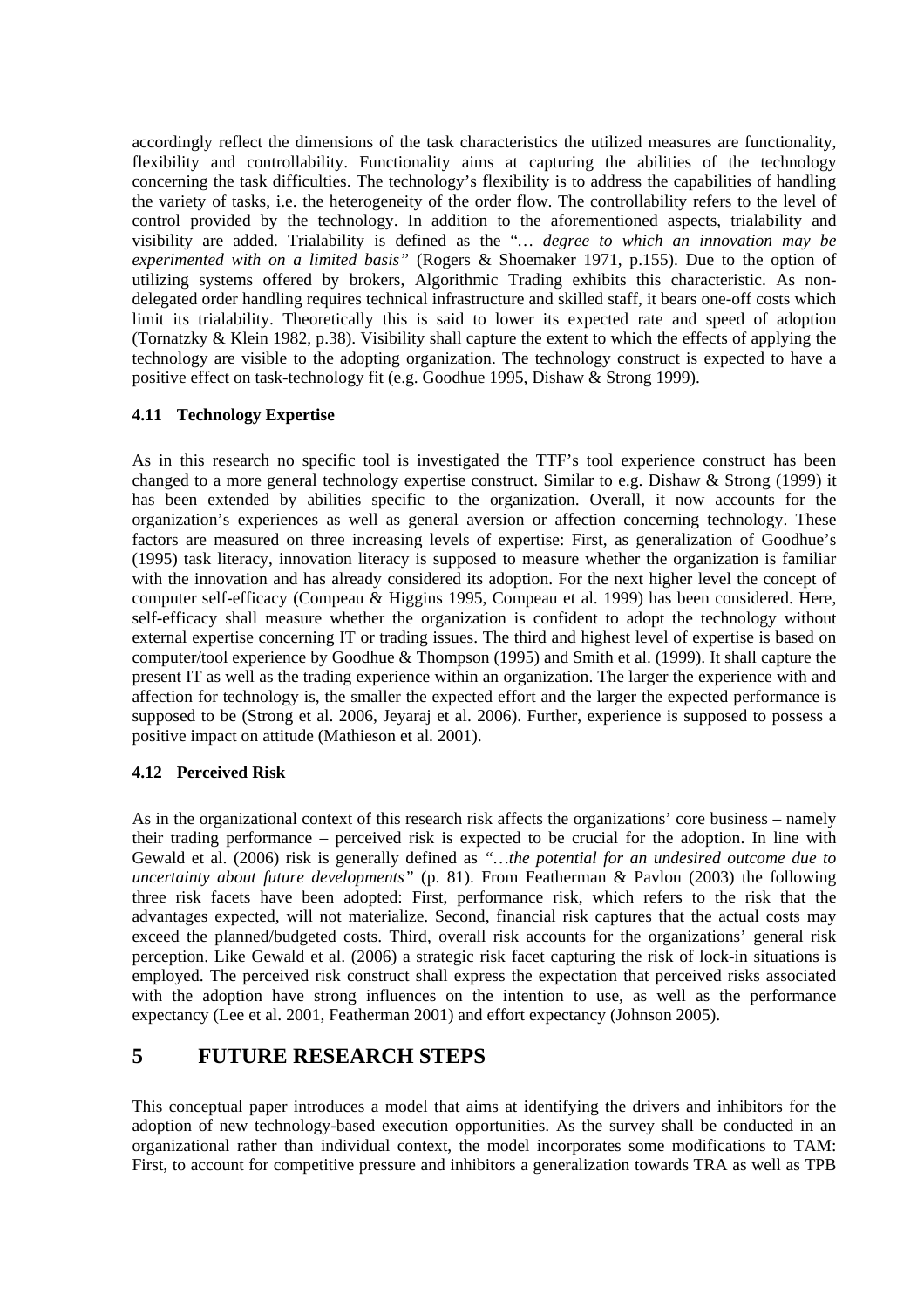has been performed. Second, TTF has been integrated to the model as it is said to exhibit better results for work-related tasks. This overcomes the lack of TAM to account for the fit between the technology and the given task requirements. Third, as in an organizational context the adoption of innovations is associated with risks the model is extended by a perceived risk construct. Finally, on the construct level further generalizations have been employed in order to reflect the meta-character of the innovations in question.

As the benefits of adopting non-delegated order handling or Algorithmic Trading are subject to economies of scale, the largest European buy-side companies will form the target group. Within a contact data base, that has been provided by Thompson Financial GmbH, the top 500 buy-side institutions in terms of asset under management cover more than 96% of the assets managed in Europe. Thus this group forms the survey sample. In late 2007 pretests based on the recommendations of Yin (1994) were conducted with selected companies from the target group in order to ensure the comprehensiveness and completeness of the questionnaire. Currently the actual survey is conducted with support from the European Fund and Asset Management Association (EFAMA). For the organizational perspective within each company one of the following persons is addressed: the Head of Trading, Chief Investment Officer, Portfolio Manager or a Trader.

#### **Acknowledgment**

We thankfully acknowledge the support of the E-Finance Lab, Frankfurt for this work.

#### References

- Ajzen, I. (1991). The theory of planned behavior. Organizational Behavior and Human Decision Processes, 50 (2), 179-211.
- Barclay, M. and Warner, J. (1993). Stealth trading and volatility: Which trades move prices? Journal of Financial Economics, 34 (3), 281-305.
- Battalio, R.; Greene, J.; Hatch, B. and Jennings, R. (2002). Does the Limit Order Routing Decision Matter? The Review of Financial Studies, 15 (1), 159-194.
- Benamati, J. and Rajkumar, T.M. (2002). A Design of an Empirical Study of the Applicability of the Technology Acceptance Model to Outsourcing Decisions. Proc. of the 2002 ACM SIGCPR conference on Computer personnel research, 52-57.
- Bikker, J.A.; Spierdijk, L. and van der Sluis, P.J. (2004). The Implementation Shortfall of Institutional Equity Trades. EFA 2004 Maastricht Meetings Paper No. 1813.
- Cerveny, R. P. and Sanders, G. L. (1986). Implementation and structural variables. Information and Management, 11 (4), 191-198.
- Chakravarty, S. (2001). Stealth Trading: Which traders' trades move prices? Journal of Financial Economics, 61 (2), 289-307.
- Christensen-Szalanski, J. J. J. (1978). Problem Solving Strategies: A Selection Mechanism, Some Implications, and Some Data. Organizational Behavior and Human Performance, 22 (2), 107-122.
- Compeau, D.R. and Higgins, C.A. (1995). Computer Self-Efficacy: Development of a Measure and Initial Test. MIS Quarterly, 19 (2), 189-211.
- Compeau, D.; Higgins, C.A. and Huff, S. (1999). Social Cognitive Theory and Individual Reactions to Computing Technology: A Longitudinal Study. MIS Quarterly, 23 (2), 145-158.
- Davis, F.D. (1989). Perceived usefulness, perceived ease of use, and user acceptance of information technology. MIS Quarterly, 13 (3), 319-340.
- Davis, F.D.; Bagozzi, R.P. and Warshaw, P.R. (1989). User Acceptance of Computer Technology: A Comparison of Two Theoretical Models. Management Science, 35 (8), 982-1003.
- Di Maggio P.J. and Powell, W. W. (1983). The iron cage revisited. Institutional Isomorphism and Collective Rationality in Organizational Fields. American Sociological Review, 48 (2), 147-160.
- Dishaw, M.T. and Strong, D.M. (1998). Supporting software maintenance with software engineering tools: A Computed task-technology fit analysis. Journal of Systems and Software, 44 (2), 107-120.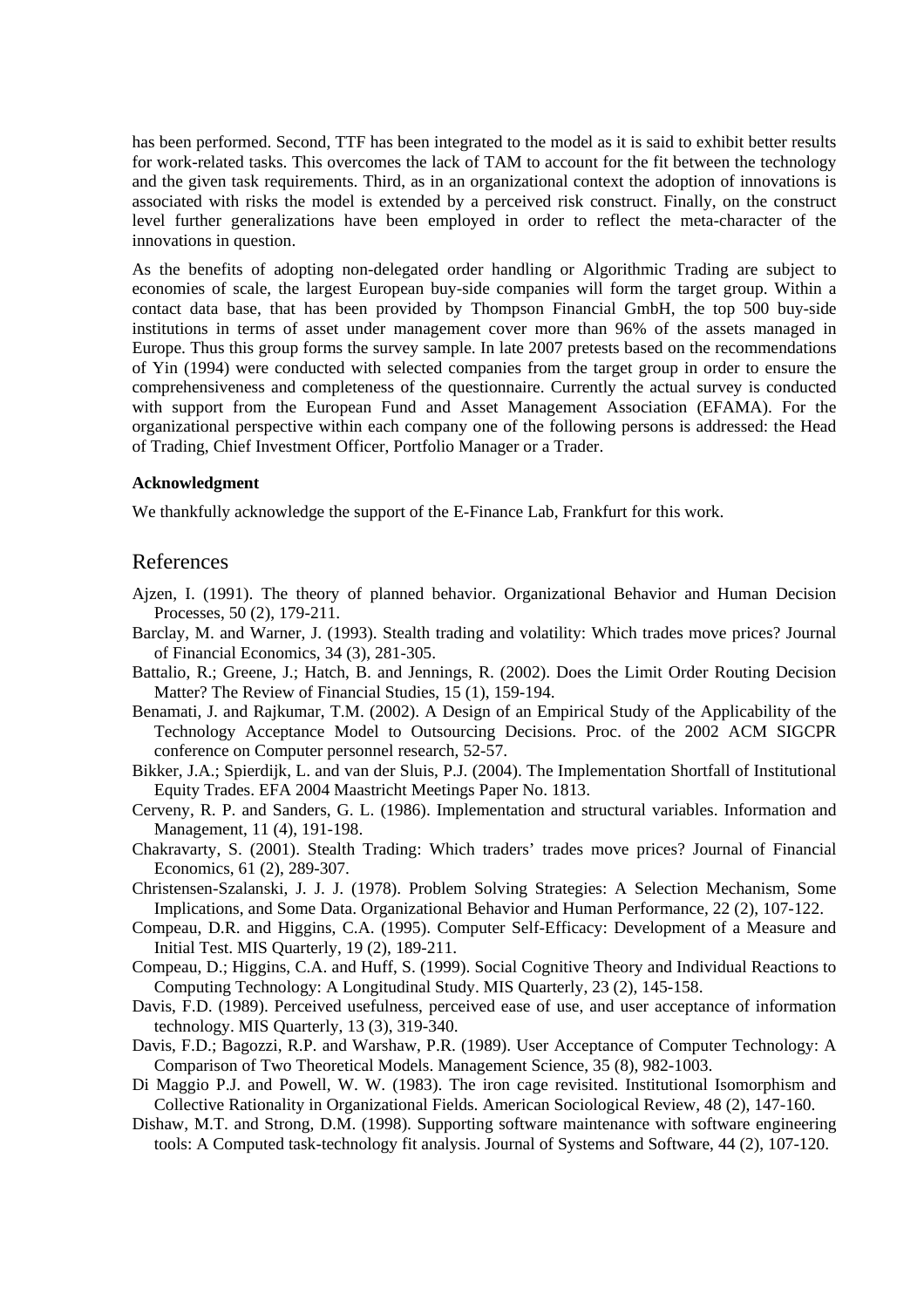- Dishaw, M.T. and Strong, D.M. (1999). Extending the technology acceptance with task-technology fit constructs. Information and Management, 36 (1), 9-21.
- Domowitz, I. and Yegerman, H. (2005). The Cost of Algorithmic Trading A First Look at Comparative Performance, In Brian R. Bruce (Ed). Algorithmic Trading: Precision, Control, Execution, Institutional Investor Inc. 30-40.

EdHec-Risk Advisory (2005). European Buy-Side survey – A step into the  $21<sup>st</sup>$  century.

- Ende, B.; Gomber, P. and Wranik, A. (2007). An Order-Channel Management Framework for Institutional Investors. Proc. of the 8. Internationale Tagung WI 2007, Vol. 2, 705-722.
- Featherman, M.S. (2001). Extending the Technology Acceptance Model by Inclusion of Perceived Risk. In Proc. AMCIS, 758-760.
- Featherman, M.S. and Pavlou, P.A. (2003). Predicting e-services adoption: a perceived risk facets perspective. International Journal of Human-Computer Studies, 59 (4), 451-474.
- Financial Insights (2006): Marching Up the Learning Curve: The Second Buy Side Algorithmic Trading Survey, Financial Insights Special Report, December 2006.
- Fishbein, M. and Ajzen, I. (1975). Belief, Attitude, Intention and Behavior. An Introduction to Theory and Research, Addison-Wesley - Reading, Mass..
- Frambach, R.T.; Barkema, H.G.; Nooteboom, B. and Wedel, M. (1998). Adoption of a Service Innovation in the Business Market An Empirical Test of Supply-Side Variables. Journal of Business Research, 41 (2), 161-174.
- Frambach, R.T. and Schillewaert, N. (2002). Organizational innovation adoption A multi-level framework of determinants and opportunities for future research. Journal of Business Research, 55 (2), 163-176.
- Fry, L.W. and Slocum, J.W. (1984). Technology, Structure, and Workgroup Effectiveness: A Test of a Contingency Model. Academy of Management Journal, 27 (2), 221-246.
- Gebauer, J. and Ginsburg, M. (2006). Exploring the Black Box of Task-Technology Fit: The Case of Mobile Information Systems, Working Paper 06-0120, University of Illinois, College of Business, Access Date: 03/28/2007, http://www.business.uiuc.edu/Working\_Papers/papers/06-0120.pdf
- Gewald, H.; Wüllenweber, K. and Weitzel, T. (2006). The Influence of Perceived Risks on Banking Managers' Intention to Outsource Business Processes - A Study of the German Banking and Finance Industry. Journal of Electronic Commerce Research (JECR), 7 (2), 78-96.
- Gomber, P. and Gsell, M. (2006). Catching up with technology The impact of regulatory changes on ECNS/MTFs and the trading venue landscape. Competition and Regulation in Network Industries, 1 (4), 535-557.
- Goodhue, D.L. (1995). Understanding User Evaluations of Information Systems. Management Science, 41 (12), 1827-1844.
- Goodhue, D.L. and Thompson, R.L (1995). Task-technology fit and individual performance. MIS Quarterly, 19 (2), 213-236.
- Harris, L. (2003). Trading and Exchanges: Market Microstructure for Practitioners. Oxford University Press, New York.
- He, C.; Odders-White, E. and Ready, M.J. (2006). The impact of preferencing on ecution quality. Journal of Financial Markets, 9 (3), 246–273.
- Iivari, J. (1992). The organizational fit of information systems. Journal of Information Systems, 2 (1), 3-29.
- Jeyaraj, A.; Rottman, J.W. and Lacity, M.C. (2006). A review of the predictors, linkages, and biases in IT innovation adoption research. Journal of Information Technology, 21(1), 1-23.
- Johnson, A. (2005). The Technology Acceptance Model and the Decision to Invest in Information Security. Proc. of the 2005 Southern Association of Information Systems Conference, 114-118.
- Keim, D. and Madhavan, A. (1998). The Cost of Institutional Equity Trades. Financial Analysts Journal, 54 (4), 50-69.
- Khalifa, M. and Davison, R.M. (2006): SME Adoption of IT: The Case of Electronic Trading Systems. IEEE Transactions on Engineering Management, 53 (2), 275-284.
- Kissell, R. and Malamut, R. (2006). Algorithmic Decision-Making Framework. Journal of Trading, 1 (1), 12-21.